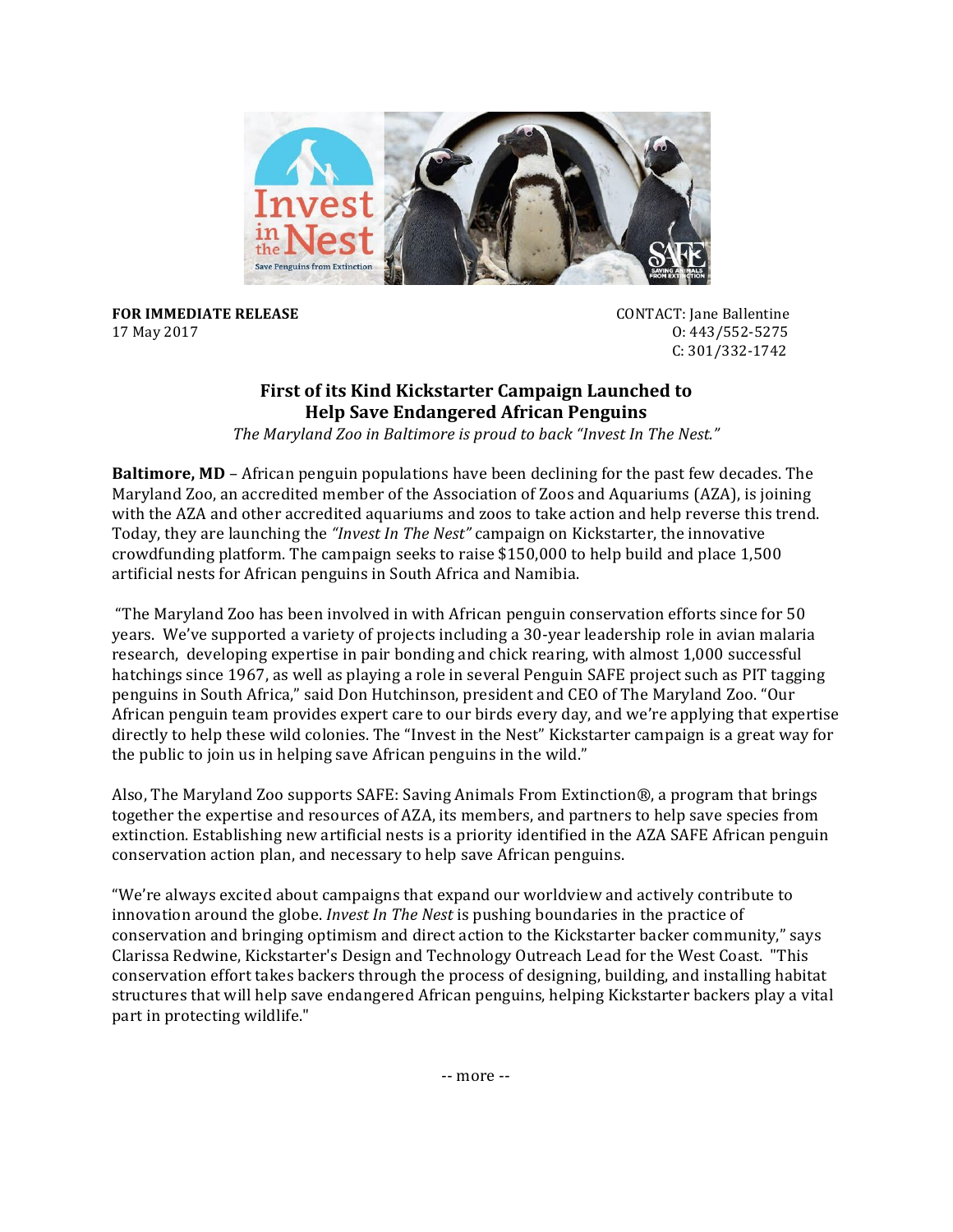Invest In The Nest, page 2

Supporters of the campaign won't go away empty-handed. A variety of rewards are available for backing the Kickstarter campaign, including exclusive behind-the-scenes opportunities at some of the best aquariums and zoos in the country, as well as original penguin art, symbolic penguin adoption kits, t-shirts, totes, posters and more.

If you haven't been to The Maryland Zoo lately, you have not seen the extraordinary colony of 87 African penguins making their home at Penguin Coast, which opened in September 2014. This colony includes 12 chicks that recently hatched during the 2016-2017 breeding season (September 2016 to March 2017). This is the largest colony of African penguins in North American, and likewise, Penguin Coast is the largest exhibit for African penguins in North America. Since 1967, we have successfully hatched 987 penguin chicks and, should the penguins cooperate, we could reach 1000 chicks hatched during the next breeding season.

"AZA-accredited aquariums and zoos believe we should do more to help save species, which is why we started SAFE: Saving Animals From Extinction," said Dan Ashe, President and CEO of AZA. "We brought together scientists and engineers to help us design the best nest for African penguins. Now we need the public's help to build and place the nests in South Africa. *Invest In The Nest* is an opportunity for anyone to help save a species!"

If fully funded, the nests will be constructed by hand in South Africa, helping to create jobs for residents.

To back or follow the campaign, visit the *"Invest In The Nest"* campaign page on Kickstarter: [https://www.kickstarter.com/projects/aza/invest-in-the-nest-save-penguins-from](https://www.kickstarter.com/projects/aza/invest-in-the-nest-save-penguins-from-extinction?ref=nav_search)[extinction?ref=nav\\_search](https://www.kickstarter.com/projects/aza/invest-in-the-nest-save-penguins-from-extinction?ref=nav_search)

## **About The Maryland Zoo in Baltimore**

Founded in 1876, The Maryland Zoo in Baltimore is the third oldest zoo in the United States and is internationally known for its contributions in conservation and research. More than 1,500 animals are represented in the Zoo's varied natural habitat exhibits in areas such as the award-winning Penguin Coast, Polar Bear Watch, the Maryland Wilderness, African Journey and the Children's Zoo. Situated in Druid Hill Park near downtown Baltimore, the Zoo is accredited by the Association of Zoos & Aquariums. For more information, visit [www.marylandzoo.org.](https://urldefense.proofpoint.com/v2/url?u=http-3A__www.marylandzoo.org&d=DwMFAg&c=B73tqXN8Ec0ocRmZHMCntw&r=qU2i1N59gfBonZhOGr1JWalyrg2lnOCmPMQo29_hiUg&m=0qYSeakAIdS5QAhNPZ1Z7ExIBWQwSAEFJnbmhrRcXF8&s=_iSO90Z3J_V2EhpUAYh-WJ4GgvrsL2FFh5WXYc2jcyw&e=)

## **About AZA**

Founded in 1924, the Association of Zoos and Aquariums is a nonprofit organization dedicated to the advancement of zoos and aquariums in the areas of conservation, animal welfare, education, science, and recreation. AZA is the accrediting body for the top zoos and aquariums in the United States and eight other countries. Look for the AZA accreditation logo whenever you visit a zoo or aquarium as your assurance that you are supporting a facility dedicated to providing excellent care for animals, a great experience for you, and a better future for all living things. The AZA is a leader in saving species and your link to helping animals all over the world. To learn more, visit www.aza.org.

## **About SAFE: Saving Animals From Extinction®**

SAFE: Saving Animals From Extinction combines the power of zoo and aquarium visitors with the resources and collective expertise of AZA-accredited zoos and aquariums and partners to save animals from extinction.